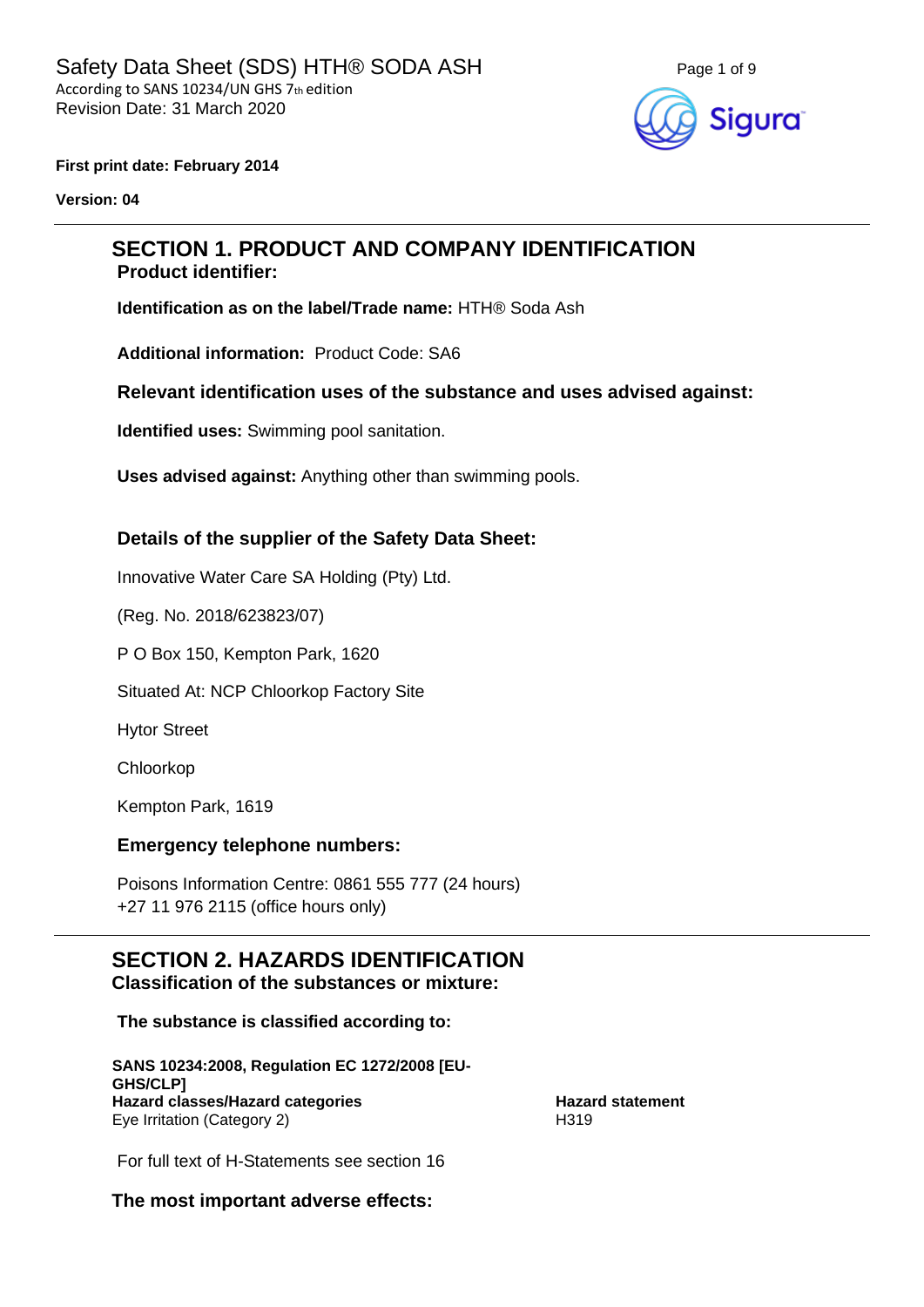

#### **The most important adverse physiochemical effects:**

**The most important adverse human health effects:** Causes serious eye irritation.

**Label elements:**

**Hazard pictograms:**



#### **Signal Words: WARNING**

**Hazard Statements:** H319 Causes serious eye irritation.

**Precautionary Statements:** P264 Wash hands thoroughly after handling. P280 Wear eye protection. P305 +P351 +P338 IF IN EYES: Rinse cautiously with water for several minutes. Remove contact lenses, if present and easy to do. Continue rinsing. P337 + P313 If eye irritation persists: Get medical advice/ attention.

**Special labelling of certain mixtures**: None known.

**Other hazards:** None known.

## **SECTION 3. COMPOSITION/INFORMATION ON INGREDIENTS**

**Substance/Mixture:** Substance **Ingredients:**

|                        | CAS-No.   | Concentration | <b>Classification</b>             |  |
|------------------------|-----------|---------------|-----------------------------------|--|
| Substance name (IUPAC) | EC-No.    | % by weight   | EC1272/2008                       |  |
| Sodium carbonate       | 497-19-8  | 95-100        | Eye Irritation (Category 2) H319. |  |
|                        | 207-838-8 |               |                                   |  |

There are no additional ingredients present which, within the current knowledge of the supplier and in the concentrations applicable, are classified as hazardous to health or the environment and hence require reporting in this section.

Occupational exposure limits, if available listed in Section 8. For the full text of the H-Statements mentioned in this Section, see Section 16.

## **SECTION 4. FIRST AID MEASURES Description of first aid measures:**

**In case of inhalation:** If breathed in, move person into fresh air. If not breathing, give artificial respiration. In case of discomfort seek medical attention.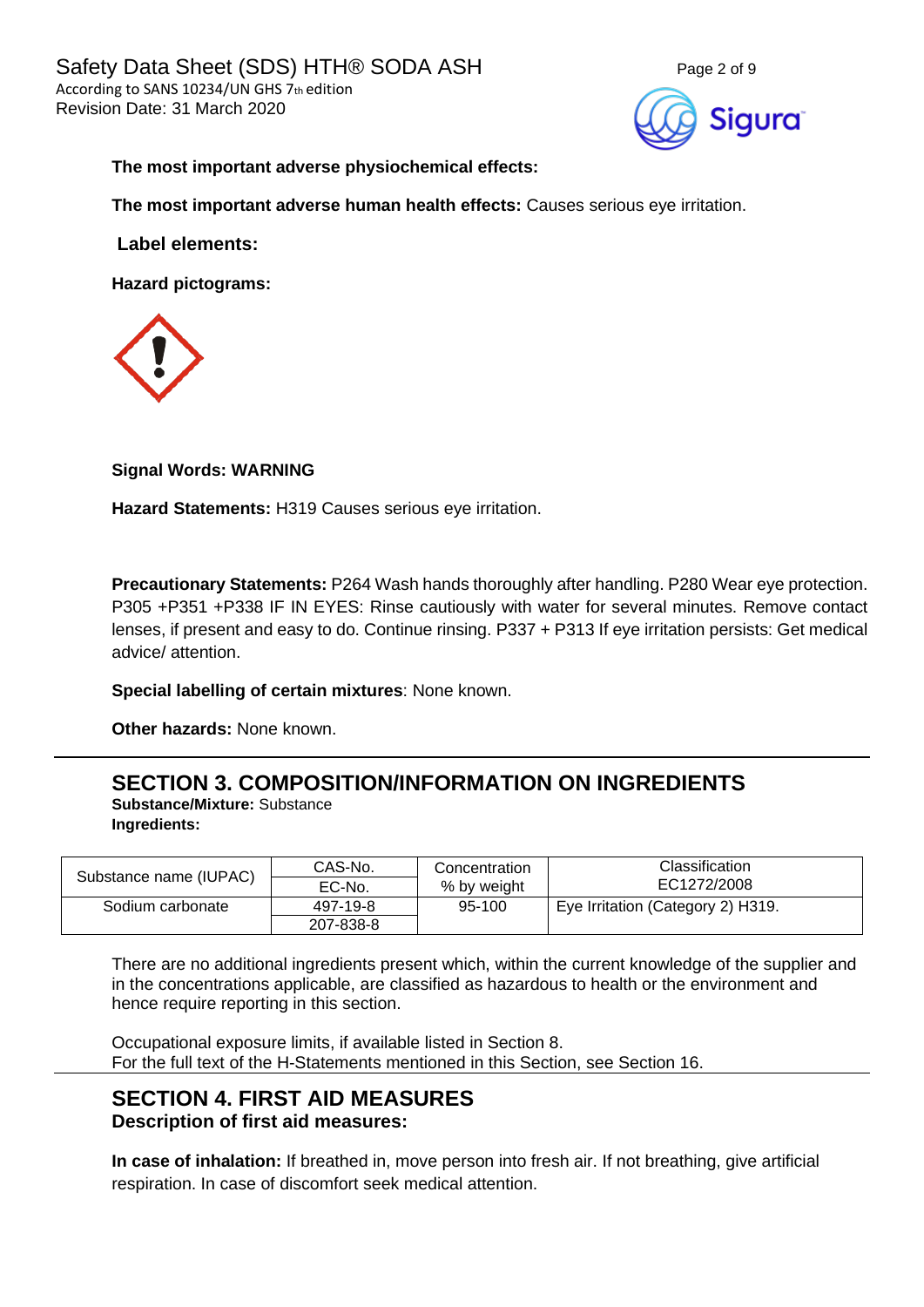

**In case of skin contact:** Wash off with soap and plenty of water for at least 15 minutes. In case of discomfort seek medical attention.

**In case of eye contact:** Flush eyes thoroughly with water for 15 minutes. Remove contact lenses after the initial 1-2 minutes and continue flushing. Seek medical attention.

**In case of ingestion:** Do NOT induce vomiting. Never give anything by mouth to an unconscious person. Rinse mouth with water. In case of discomfort seek medical attention.

#### **Most important symptoms and effects, both acute and delayed:**

**Inhalation:** Not known.

**Ingestion:** Not known.

**Skin Contact: Not known.** 

**Eye Contact:** Irritant.

**Indication of any immediate medical attention and special treatment needed:**

No information.

### **SECTION 5. FIREFIGHTING MEASURES Extinguisher media:**

**Suitable extinguisher media**: Use water spray, alcohol-resistant foam, dry chemical or carbon dioxide Prevent contamination of drains or waterways.

**Unsuitable extinguishing media:** None known.

#### **Special hazards arising from the mixture:**

None known.

#### **Advice for fire-fighters:**

Evacuate area and contact emergency services. Wear full protective equipment including Self Contained Breathing Apparatus (SCBA) when combating fire.

# **SECTION 6. ACCIDENTAL RELEASE MEASURES**

**Personal precautions, protective equipment and emergency procedures:**

**For non-emergency personnel:** Isolate area. Keep unnecessary and unprotected personnel from entering the area. Avoid inhalation, and contact with skin. Refer to Section 7, Handling, for additional precautionary measures. Use appropriate safety equipment. For additional information, refer to Section 8, Exposure Controls and Personal Protection.

**For emergency responders**: As above.

**Environmental precautions:**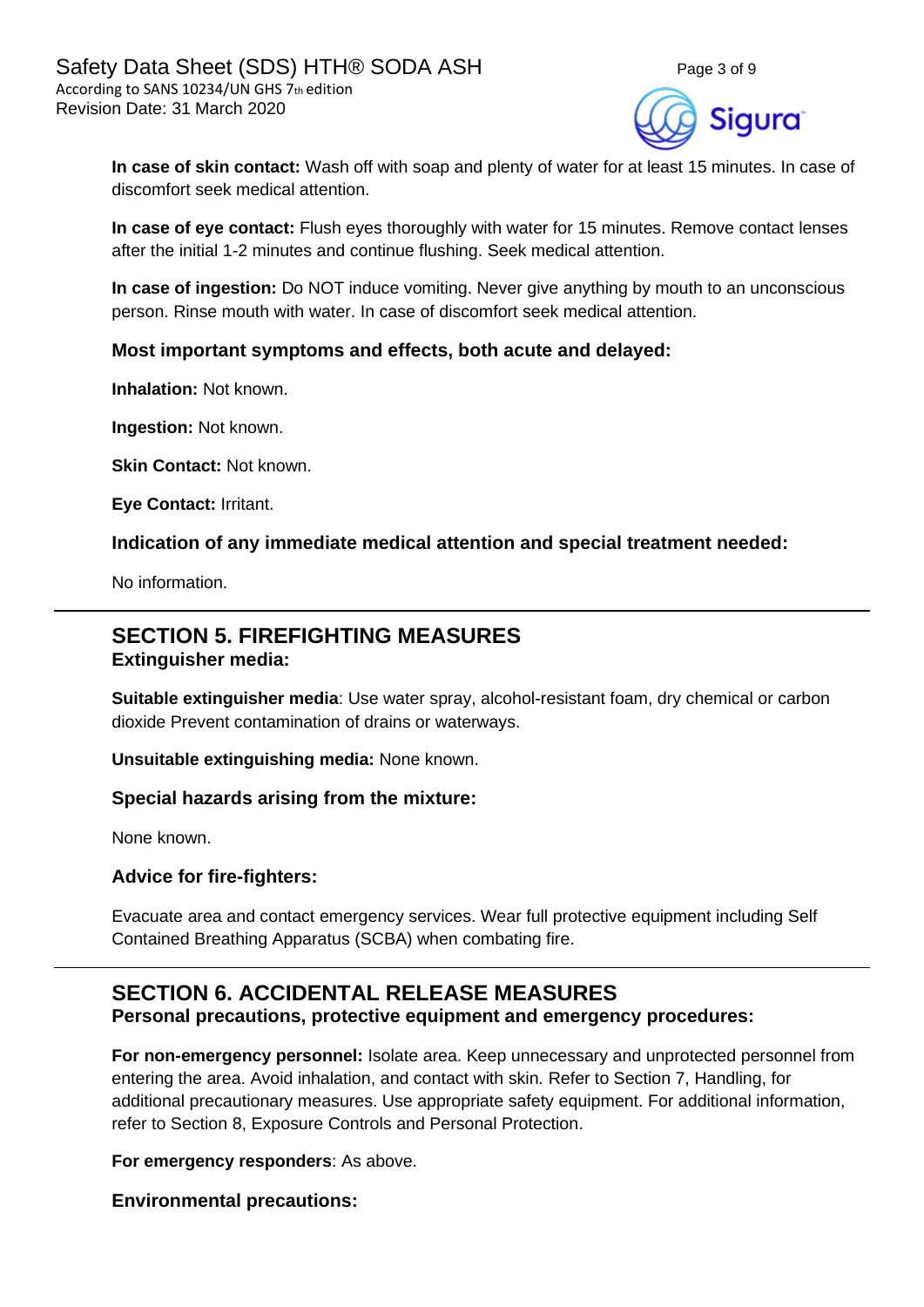



Prevent from entering into soil, ditches, sewers, waterways and/or groundwater.

#### **Methods for containment and cleaning up:**

**For small spills:** Contain spilled material if possible. Collect in suitable and properly labelled containers.

**For large spills:** Contain area to prevent spill from spreading. Recover as much as possible of the pure product into appropriate containers. Later, determine if this recovered product can be used for its intended purpose.

#### **Reference to other sections:**

See section 7 for information on safe handling.

See section 8 for information on personal protection equipment.

See section 13 for information on disposal.

#### **Additional information:**

None known.

## **SECTION 7. HANDLING AND STORAGE Precautions for safe handling:**

**Protective measures:** Observe directions on label and instructions for use. Avoid contact with skin and eyes.

**Advice on general occupational hygiene:** Do not smoke. Do not eat drink or smoke when handling this product.

#### **Conditions for safe storage, including incompatibilities:**

Store in a cool place. Keep container tightly closed in a dry and well ventilated place.

#### **Specific end uses:**

Use only as directed.

## **SECTION 8. EXPOSURE CONTROLS/PERSONAL PROTECTION Control parameters:**

**Occupational exposure limits:** No data available.

**Biological exposure indices (BEI):** No data available.

**Additional exposure limits under the conditions of use:** No data available.

**Exposure control:**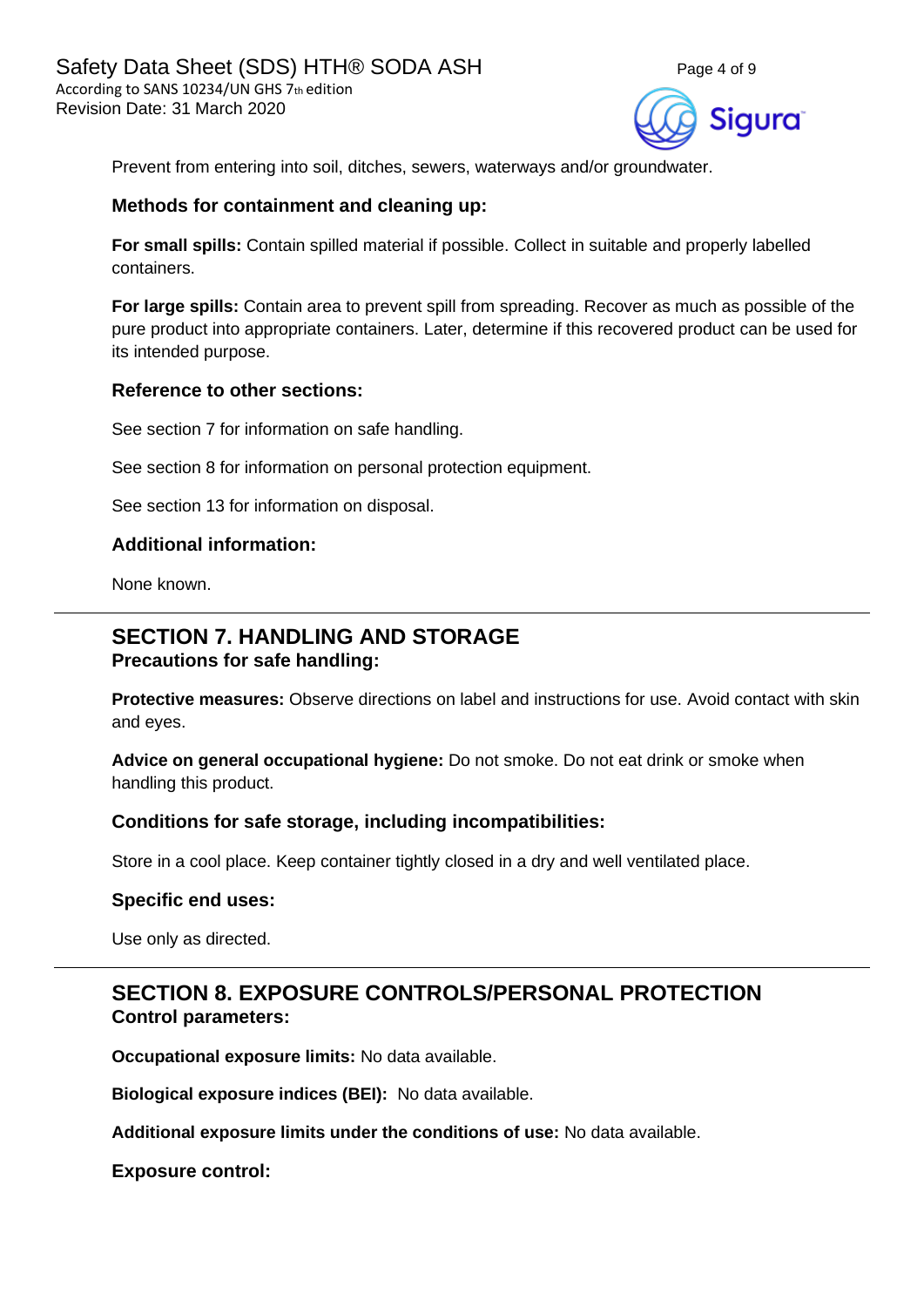



**Appropriate engineering controls**: Avoid inhalation. Use in well ventilated areas. Where an inhalation risk exists, mechanical extraction ventilation is recommended.

#### **Individual protection measures, such as personal protective equipment:**

**Eye/face protection:** Use safety glasses. If there is a potential for exposure to particles which could cause eye discomfort, wear chemical goggles.

**Hand protection:** Use chemical resistant gloves. Examples of preferred glove barrier materials include: Butyl rubber, Neoprene, Nitrile/butadiene rubber, Polyethylene, Ethyl vinyl alcohol laminate, polyvinyl alcohol, Polyvinyl chloride.

**Body protection:** Not necessary under normal use.

**Respiratory protection:** Respiratory protection should be worn when there is a potential to exceed the exposure limit requirements or guidelines.

**Environmental exposure controls:** None required.

## **SECTION 9. PHYSICAL AND CHEMICAL PROPERTIES Information on basic physical and chemical properties**

**Appearance (form):** Solid.

**Colour:** White.

**Odour:** None.

**Odour threshold:** Not known.

**pH (1% solution) :**.<`0

**Melting point/range (<sup>o</sup>C):** Not known.

**Boiling point/range (<sup>o</sup>C):** Not known.

**Flash point (°C):** Not known.

**Evaporation rate:** Not known.

**Flammability (solid, gas):** Not known.

**Ignition temperature (°C):** Not known.

**Upper/lower flammability/explosive limits:** Not known.

**Vapour pressure (20<sup>o</sup>C):** Not known.

**Vapour density:** Not known.

**Density (20 <sup>o</sup>C):** 2.509

**Water solubility g/L:** 71 @ °C, 210 @ 20°C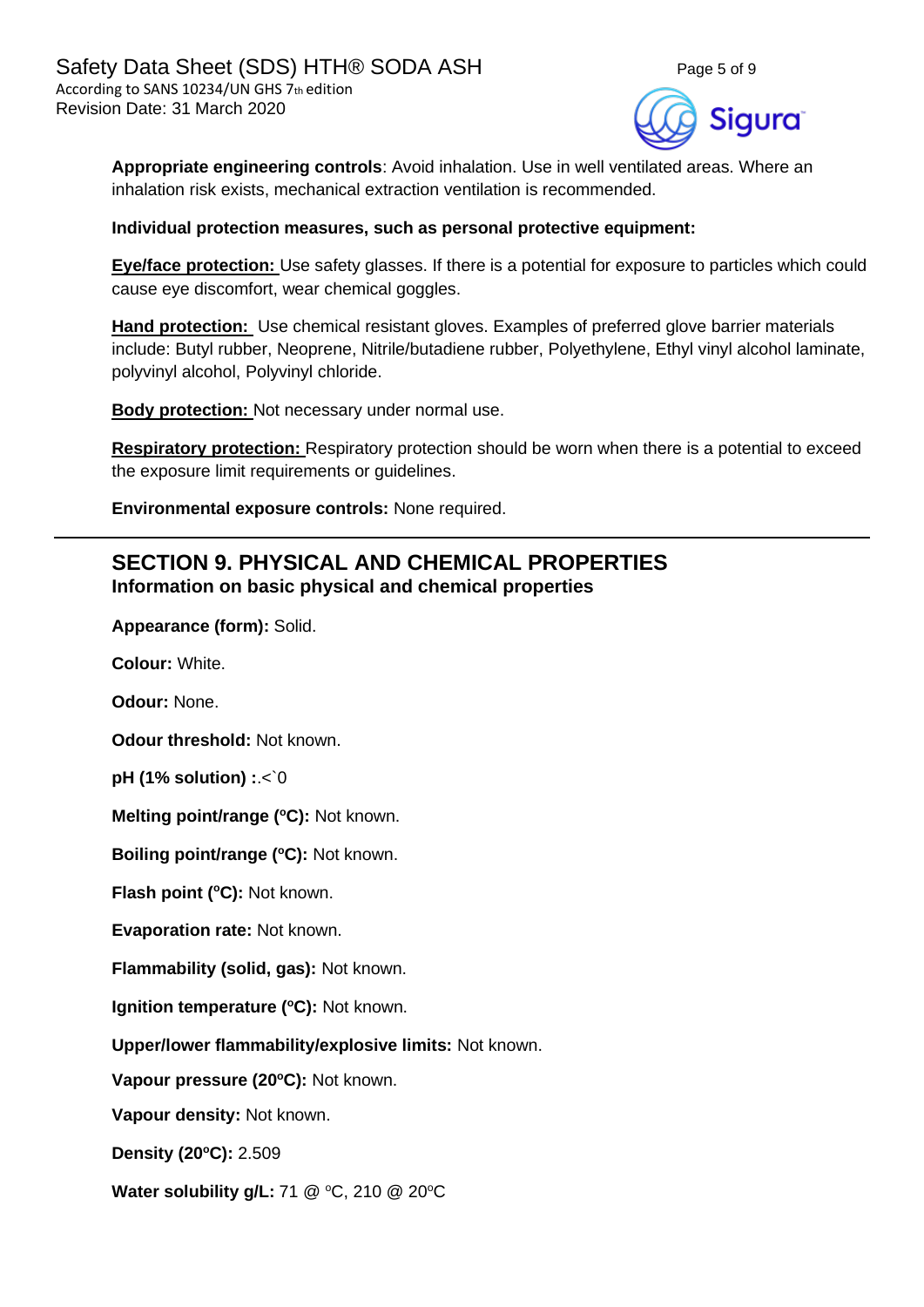

**n-Octanol/ Water partition coefficient:** Not known.

**Auto-ignition temperature:** Not known.

**Decomposition temperature:** Not known.

**Viscosity, dynamic (mPa s):** Not known.

**Physical hazards:**

None**.**

**Other information:**

**Fat solubility (solvent-oil to be specified):** Not known.

**Bulk density:** Not known.

**Dissociation constant in water (p Ka):** Not known.

**Oxidation-reduction potential:** Not known.

## **SECTION 10. STABILITY AND REACTIVITY Reactivity:**

Stable under normal conditions of use and storage.

#### **Chemical stability:**

Reactive to metal with liberation of hydrogen.

#### **Possibility of hazardous reactions:**

Hazardous polymerization is not expected to occur.

#### **Conditions to avoid:**

Moisture and acidic products.

#### **Incompatible materials:**

Strong acids.

#### **Hazardous decomposition products:**

None known.

## **SECTION 11. TOXICOLOGICAL INFORMATION Toxicokinetics, metabolism and distribution:**

**Non-human toxicological data:** No data available.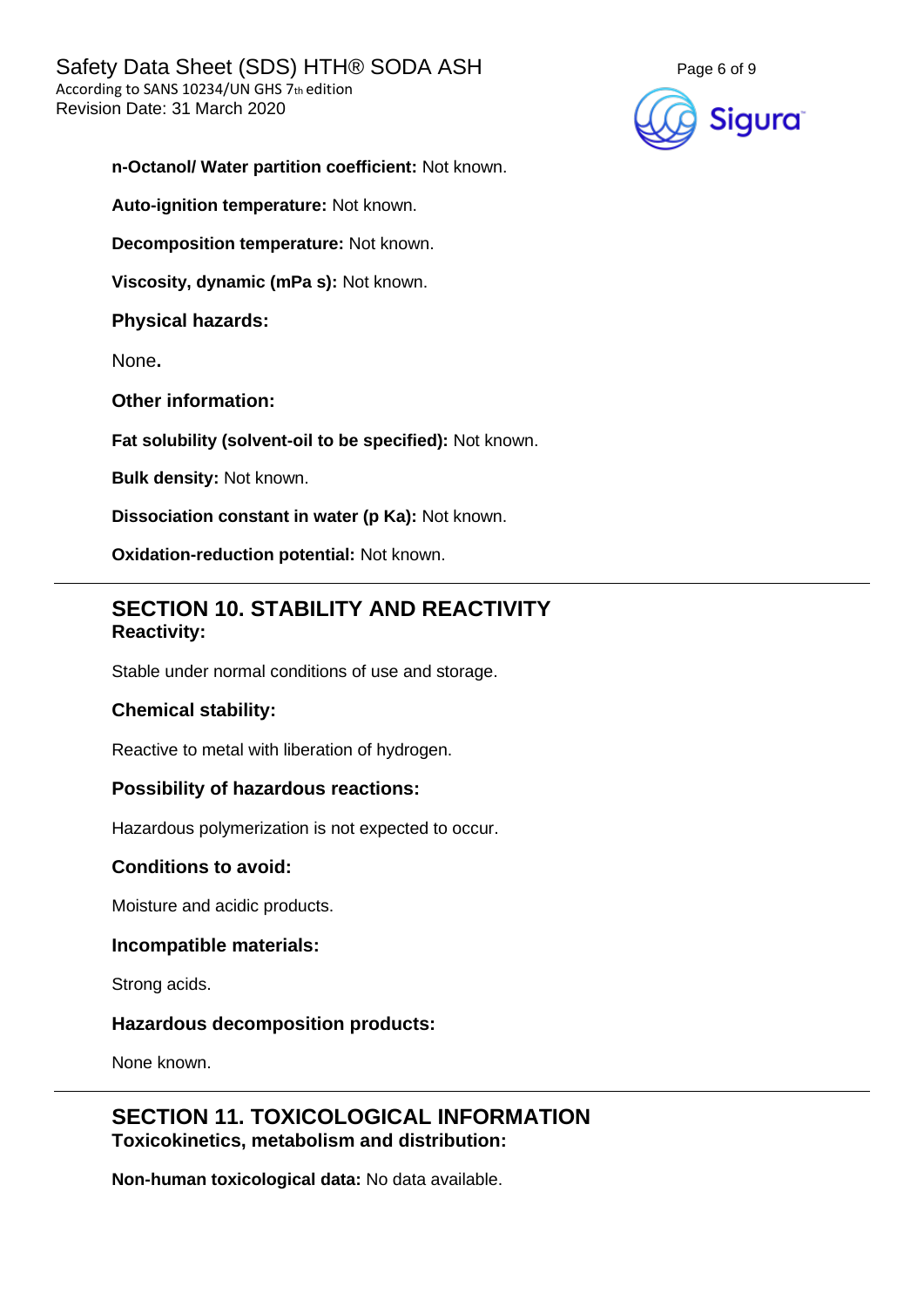

| Method: No data available.                                       |  |  |  |  |
|------------------------------------------------------------------|--|--|--|--|
| Dosage: No data available.                                       |  |  |  |  |
| Routes of administration: No data available.                     |  |  |  |  |
| Results: No data available.                                      |  |  |  |  |
| Absorption: No data available.                                   |  |  |  |  |
| Distribution: No data available.                                 |  |  |  |  |
| Metabolism: No data available.                                   |  |  |  |  |
| Excretion: No data available.                                    |  |  |  |  |
| Information on toxicological effects:                            |  |  |  |  |
| <b>Acute toxicity:</b> $LD_{50}$ Oral for rat >2000 mg/kg.       |  |  |  |  |
| Inhalation $LC_{50}$ (2 h) rat 2.3 mg/L.                         |  |  |  |  |
| <b>Chronic Inhalation:</b> Rat lungs 0.07 mg/L (observed effect) |  |  |  |  |
| Skin corrosion/irritation: Irritating to skin.                   |  |  |  |  |
| Serious eye damage/irritation: Rabbit: Eye irritant.             |  |  |  |  |
| Respiratory or skin sensitization: No data available.            |  |  |  |  |
| Germ cell mutagenicity: No data available.                       |  |  |  |  |
| Carcinogenicity: No data available.                              |  |  |  |  |
| Reproductive toxicity: No data available.                        |  |  |  |  |
| STOT-single exposure: No data available.                         |  |  |  |  |
| STOT-repeated exposure: No data available.                       |  |  |  |  |
| Aspiration hazard: No data available.                            |  |  |  |  |
|                                                                  |  |  |  |  |

## **SECTION 12. ECOLOGICAL INFORMATION Toxicity:**

No data available.

## **Persistence and degradability:**

No data available.

## **Bioaccumulative potential:**

No data available.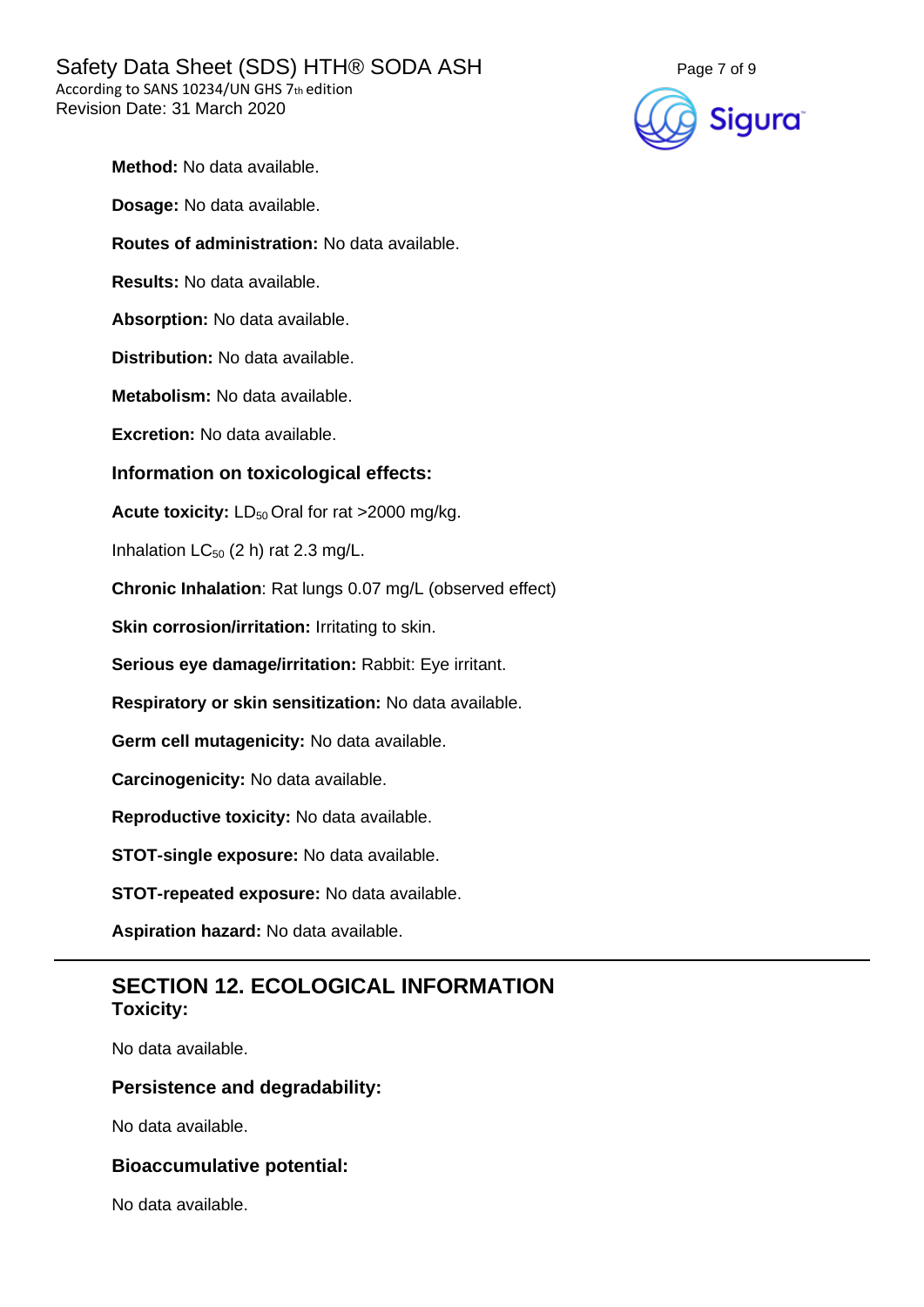

### **Mobility in soil**

No data available.

#### **Results of PBT& vPvB assessment:**

No data available.

#### **Other adverse effects:**

No data available.

## **SECTION 13. DISPOSAL CONSIDERATIONS Waste treatment methods:**

Dispose of in accordance with municipal, provincial and national regulations.

#### **Product/ packaging disposal:**

Recycle where possible.

## **SECTION 14. TRANSPORT INFORMATION**

|                                                                                              | <b>Land transport</b><br>(ADR/RID) | Sea transport<br>(IMDG) | Air transport<br>(ICAO/IATA) |
|----------------------------------------------------------------------------------------------|------------------------------------|-------------------------|------------------------------|
| <b>UN-Number</b>                                                                             | Not required                       | Not required            | Not required                 |
| <b>UN Proper shipping</b>                                                                    | Not required                       | Not required            | Not required                 |
| name:                                                                                        |                                    |                         |                              |
| <b>Transport hazard class:</b>                                                               | Not required                       | Not required            | Not required                 |
| Packaging group:                                                                             | Not required                       | Not required            | Not required                 |
| Marine pollutant:                                                                            | No.                                | No.                     | No.                          |
| <b>Special precautions for</b><br>user:                                                      | Not required                       | Not required            | Not required                 |
| <b>Transport in bulk</b><br>according to MARPOL<br>73/78 Annex II and the<br><b>IBC</b> code | Not required                       | Not required            | Not required                 |

# **SECTION 15. REGULATORY INFORMATION**

**Safety, health and environmental regulations/legislation for the mixture:**

**Relevant information regarding authorization:** Occupational Health and Safety Act 1993 Regulation for Hazardous Chemical Substances.

**Relevant information regarding restrictions:** None known.

**EU regulations:** Regulation EC 1272/2008 [EU-GHS/CLP]

**Other National regulations:** None.